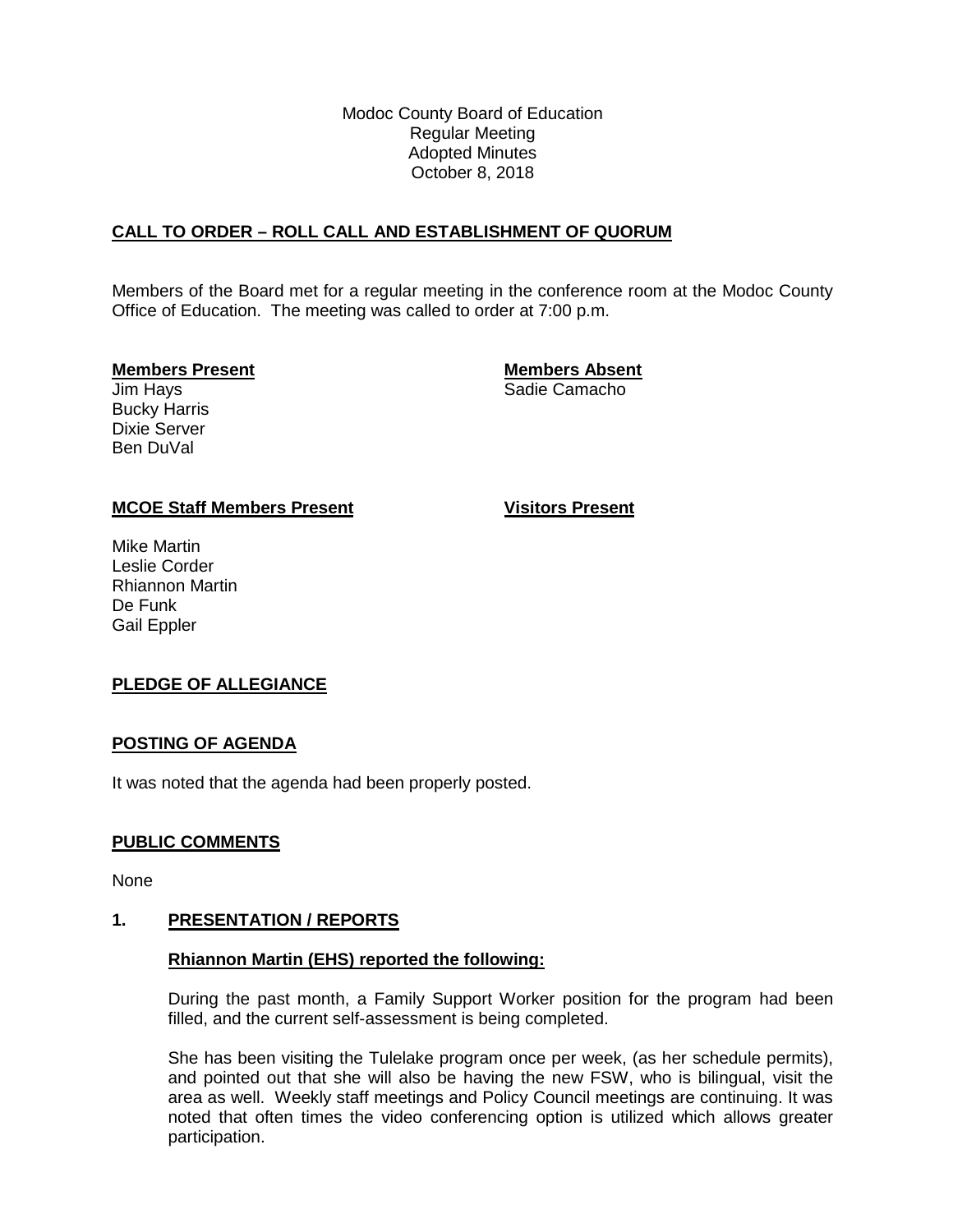## **De Funk reported the following:**

The First 5 grant funding for the Imagination Library is ongoing. De explained that in this program, children 0- 5 receive an age appropriate book monthly until the age of 5. Flyers and information is distributed through the Early Head Start program, and other parent groups. In addition, the Talk Read Sing initiative continues to grow.

A State Review had been completed for the preschool food program, and it was noted that there were no areas that were out of compliance.

She has been working with Kindergarten teachers with regard to Kindergarten / Preschool Assessment and addressing the gaps for those students who do not attend preschools.

Jennifer Jaeger had been working in the schools in the Life Skills classes and provided information for Modoc and Tulelake students.

The "Every 15 Minutes" program will be held April 29 and 30, 2019.

#### **Leslie Corder reported the following:**

The MCOE books for 2017-18 are closed, and all necessary reports have been filed as required. It was reported that financially the year ended better than anticipated, largely in part to an education code change in the funding for State Aid.

The Audits have been completed, and the audit reports should be received by the December board meeting.

The financial reports included in the agenda packet were explained to the members of the board.

#### **Mike Martin reported the following:**

He had been asked and accepted a position to sit on the Small School Districts Association Executive Board. It was explained that this is a unique opportunity to bring ideas from the northern small counties. Several items of importance to the group were discussed at a recent meeting of SSDA. Those items included: Special Education Funding; Substitute Teacher limitations (General Ed: 30 Days / Special Ed. 20 Days); and Secure Rural Schools. Mike pointed out that Kermith Walters (Siskiyou Co. Superintendent) provided information concerning the strong potential of a sponsored bill which would set up a TRUST in which interest would be used to fund the Secure Rural Schools. Kermith stated that this is the most viable option, and perhaps a longterm fix. Addition information will be provided as it is received.

Another matter of discussion at the SSDA meeting was regarding Board and Superintendent Policies. Mike pointed out that a bulk of these policies are driven by law, and the talk among the group was: 1) does it make sense to have the policy; 2) if you do not have the policy, the law dictates the action; and, if you have the policy and don't follow it, it can cause issues. Following this explanation, Mike proposed to the members of the board, that in the future as updates are received, that we keep only the MANDATED policies, and that those policies that are not MANDATED be reviewed to determine actual necessity. If it is determined that they are not necessary and not MANDATED, they can be deleted. The other option is to continue as we have been doing, and update all policies on hand.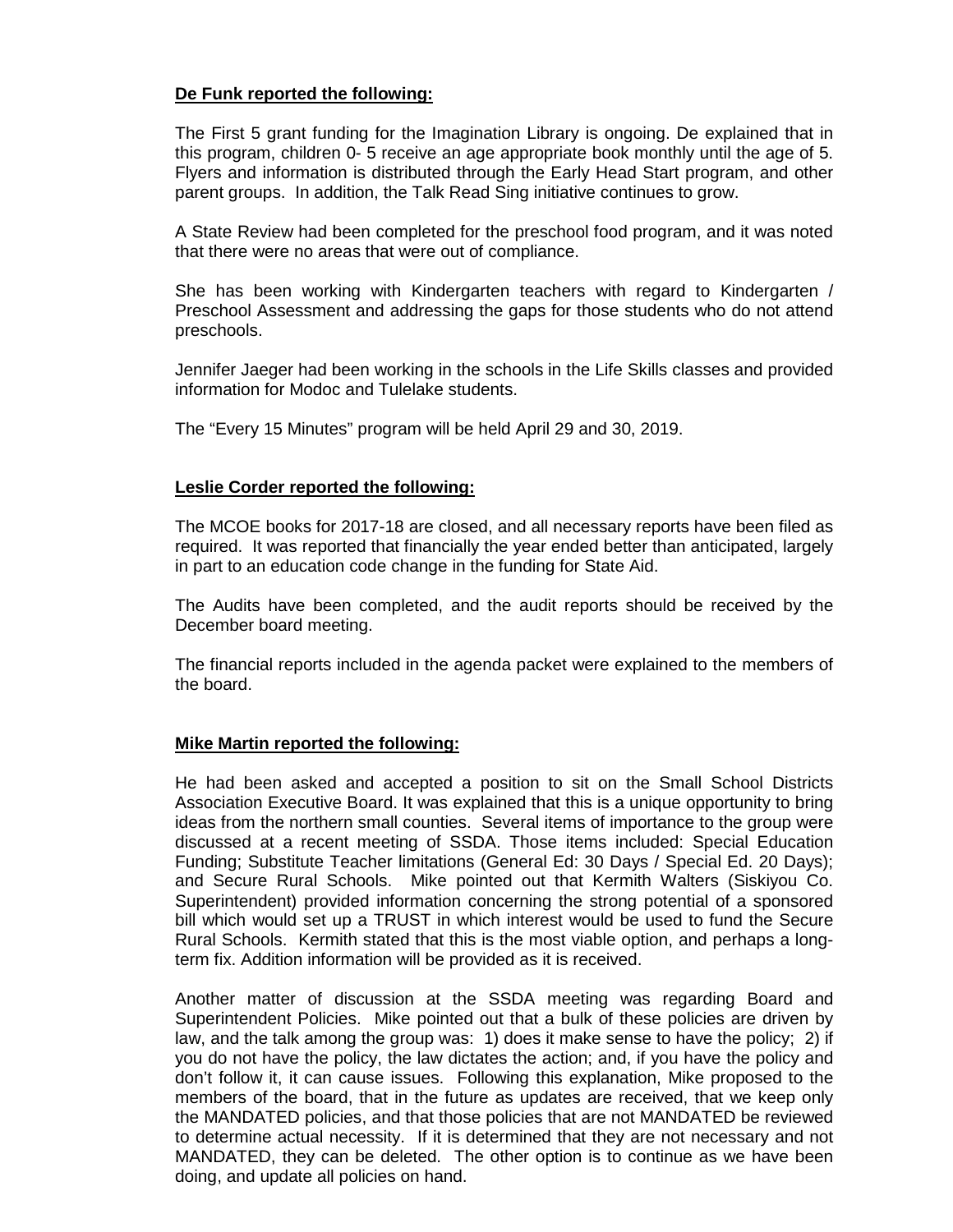## **2. CONSENT AGENDA ITEMS**

- Minutes Sept. 10, 2018
- Temporary County Certificate

A motion was made by Ben DuVal, seconded by Bucky Harris and carried that the consent agenda be approved as presented. (Ayes: Hays, DuVal, Server, Harris; Absent: Camacho)

## **3. INFORMATION / NO ACTION**

## **4. ACTION**

#### **4.1 Approval – Board Stipend (5% increase of 13.03 allowed by Education Code Section 1090(g) (From \$260.61 to \$273.64 per month)**

A motion was made by Bucky Harris, seconded by Dixie Server and carried that the increase in the board stipend be approved as presented. (Ayes: Hays, Harris, DuVal, Server; Absent: Camacho)

## **4.2 Approval - Joint meeting with EHS for November 13, 2018 Change meeting location to Early Head Start Building**

Following discussion, a motion was made by Dixie Server, seconded by Ben DuVal and carried that the November 13<sup>th</sup> meeting of the Modoc County Board of Education be held as a joint meeting with Early Head Start. The Policy Council meeting will convene at 4:30 p.m., with the County Board meeting beginning at 5:00 p.m. The meeting will be held at the Early Head Start building located at 901 N. East "A" St., Alturas (Ayes: Hays, Harris, DuVal, Server; Absent: Camacho)

#### **4.3 Approval – 2018-2019 MCOE Differentiated Assistance & LCAP Support Plan**

Following explanation by Mike Martin, the 2018-2019 Differentiated Assistance & LCAP Support Plan for MCOE was approved with a motion being made by Ben DuVal, seconded by Bucky Harris and carried. (Ayes: Hays, Harris, DuVal, Server; Absent: Camacho)

**5. CORRESPONDENCE**

## **6. BOARD TIME**

**7. NEXT MEETING DATE** November 13, 2018 - 5:00 p.m. Modoc County Office of Education